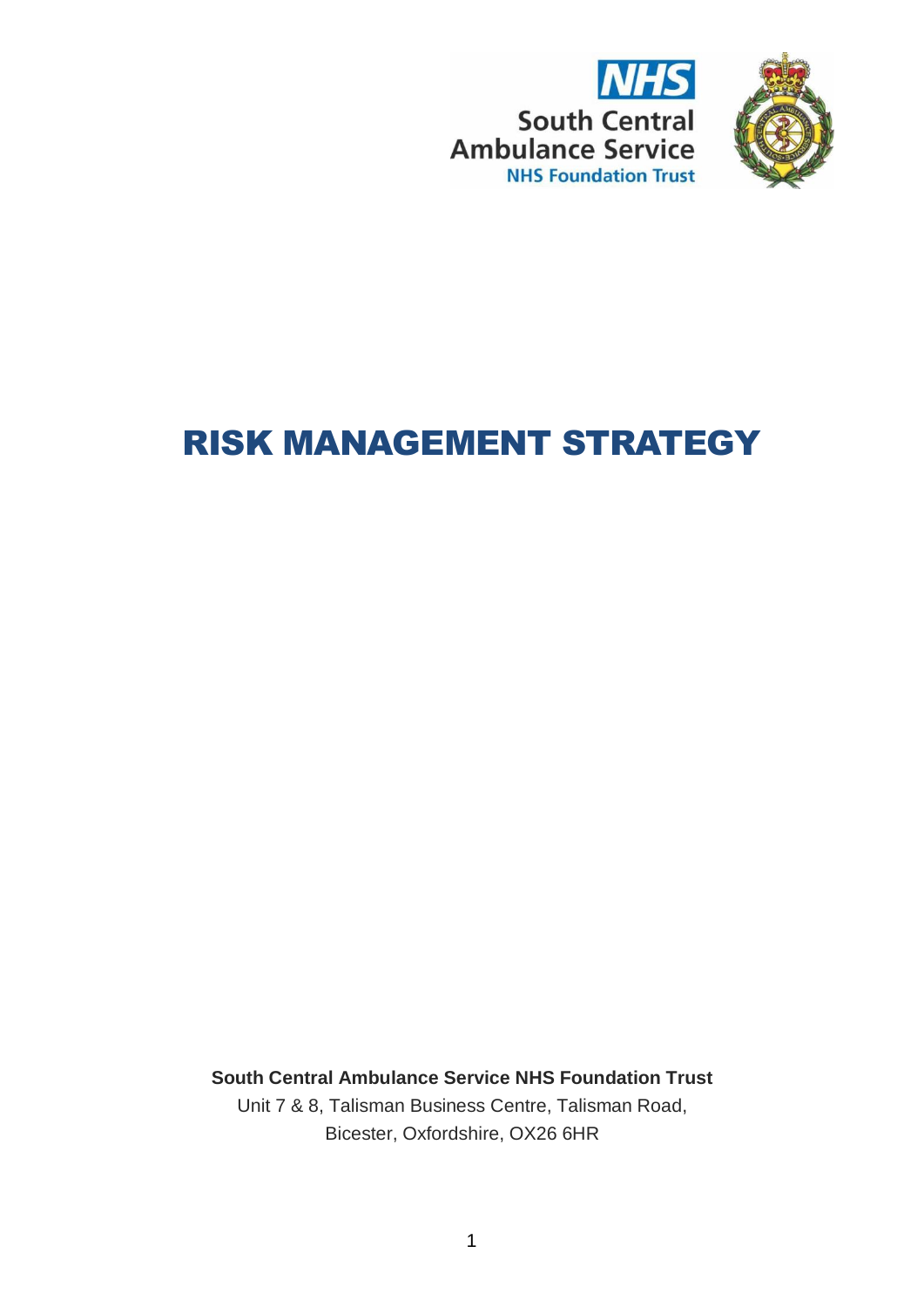# **TABLE OF CONTENTS**

| 9 |  |  |  |
|---|--|--|--|
|   |  |  |  |
|   |  |  |  |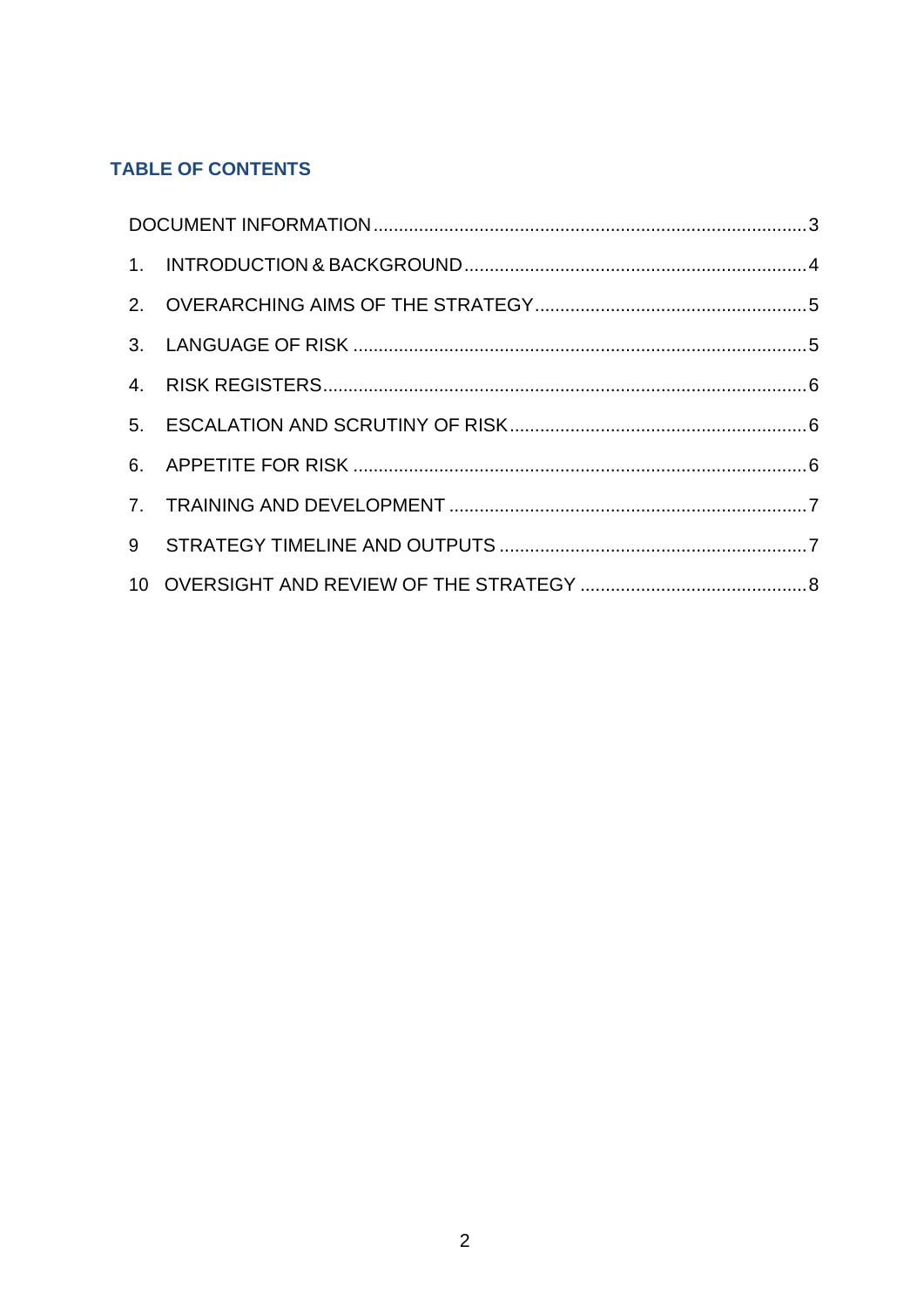#### **DOCUMENT INFORMATION**

**Author:** Christopher Law

**Consultation & approval:** Consultation

**This document replaces:** Risk Management Strategy V12 (a combined strategy and policy)

**Notification of release:** Staff Matters, Intranet Publication, Internet Publication

**Equality impact assessment:** July 2021

**Date of issue:** October 2021

**Reviewed:** N/A

**Next review:** October 2023

**Version:** Version 1.0

**Monitoring and review:** The effectiveness of this strategy will be monitored regularly by Quality & Safety Committee, Audit Committee and Risk, Assurance and Compliance Committee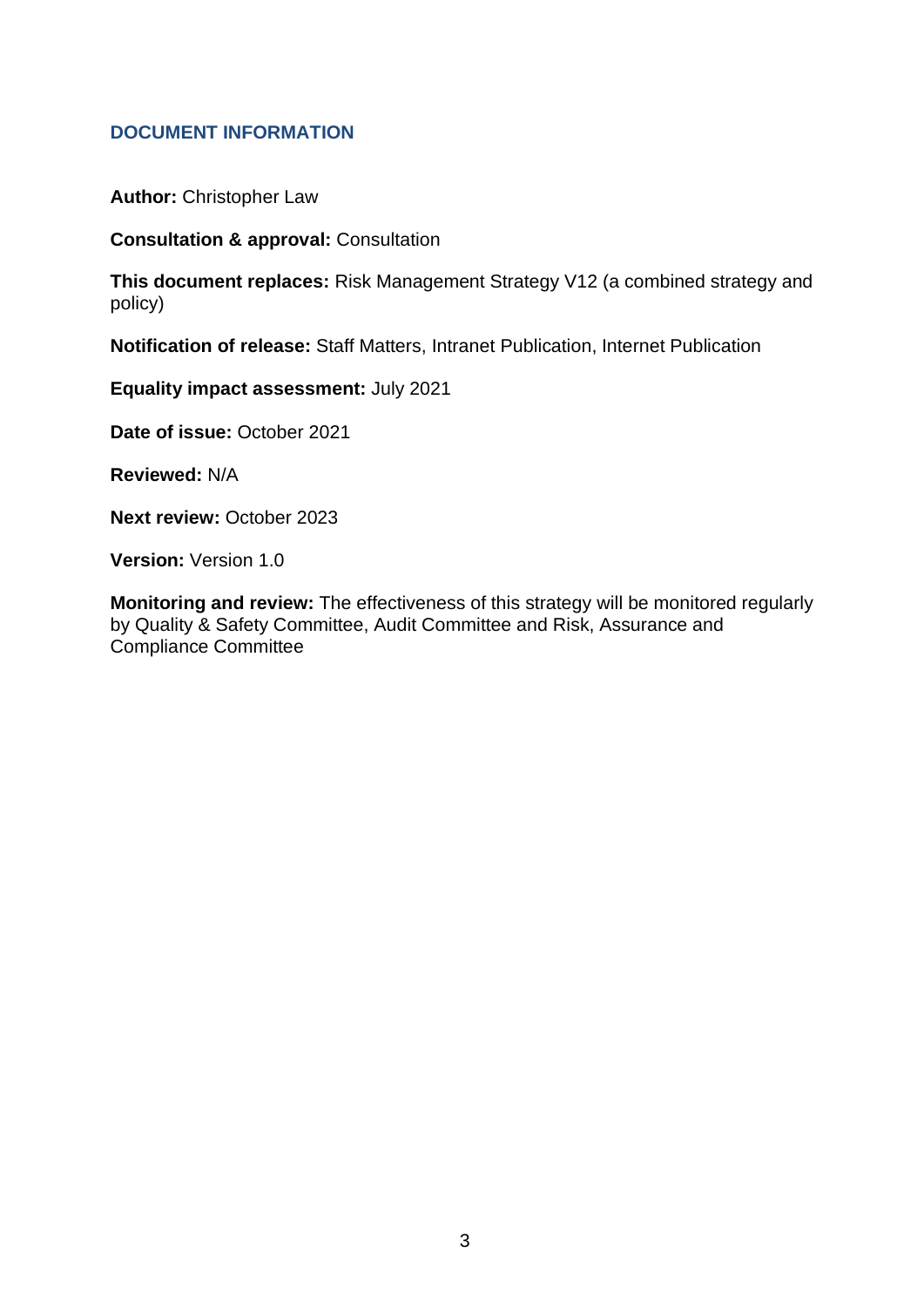#### **1. INTRODUCTION & BACKGROUND**

- 1.1 This document replaces a previous risk management strategy, which was a combined strategy and policy document. This document sets out the strategic aims for managing risk over the next three years.
- 1.2 Healthcare is complex and any organisation delivering health services to the public will inevitably have to respond to and balance risks, sometimes conflicting, to ensure that services are safe for patients, staff and allow the strategic aims of the organisation to be met.
- 1.3 Arguably ambulance services have some additional challenges in managing their risks, as assessment, treatment and transport can be time critical, is often unplanned and takes place in environments not under the Trust's direct control and across a wide geography.
- 1.4 It is important that the Trust sets out its approach to managing risk and to what extent it is prepared to accept risks to allow for innovation and smooth running of its operations; it is envisaged that the Trust board will agree a risk appetite statement.
- 1.5 This strategy also outlines the organisational approach to developing the management of risk over the lifetime of this document.
- 1.6 This strategy also sets out some targets for developing risk management across the organisation, over the lifetime of this document. Initially it was envisaged that the strategy would have a two year lifespan, but we know that the pandemic, increased demand and backlog pressures elsewhere in the health system means that the capacity to deliver change at pace can be limited by exacerbations of any one of these. By setting out a three year strategy, this also allows for key oversight functions such as audit committee, quality and safety committee and risk, assurance and compliance committee to provide assurance and updates on progress to the Board.
- 1.7 This document does not set out how individual risks are identified, articulated, managed and recorded, there is a separate policy document, which sets out the requirements and procedures for managing risk within South Central Ambulance Service.
- 1.8 Finally, this strategy is a living document, which sets a broad framework for development of risk over its lifetime; however, it is recognised that there should be flexibility to fine tune it over the three years, subject to oversight of the committees named above. There are number of things that could alter the finer detail of this strategy, including but not limited to;
	- Change in the Trust's overall strategy
	- Objectives being completed ahead of time
	- Co-dependencies on other projects (e.g. digital risk management tool)
	- New NHS policy or quidance
	- Response to internal or external audit and/ or review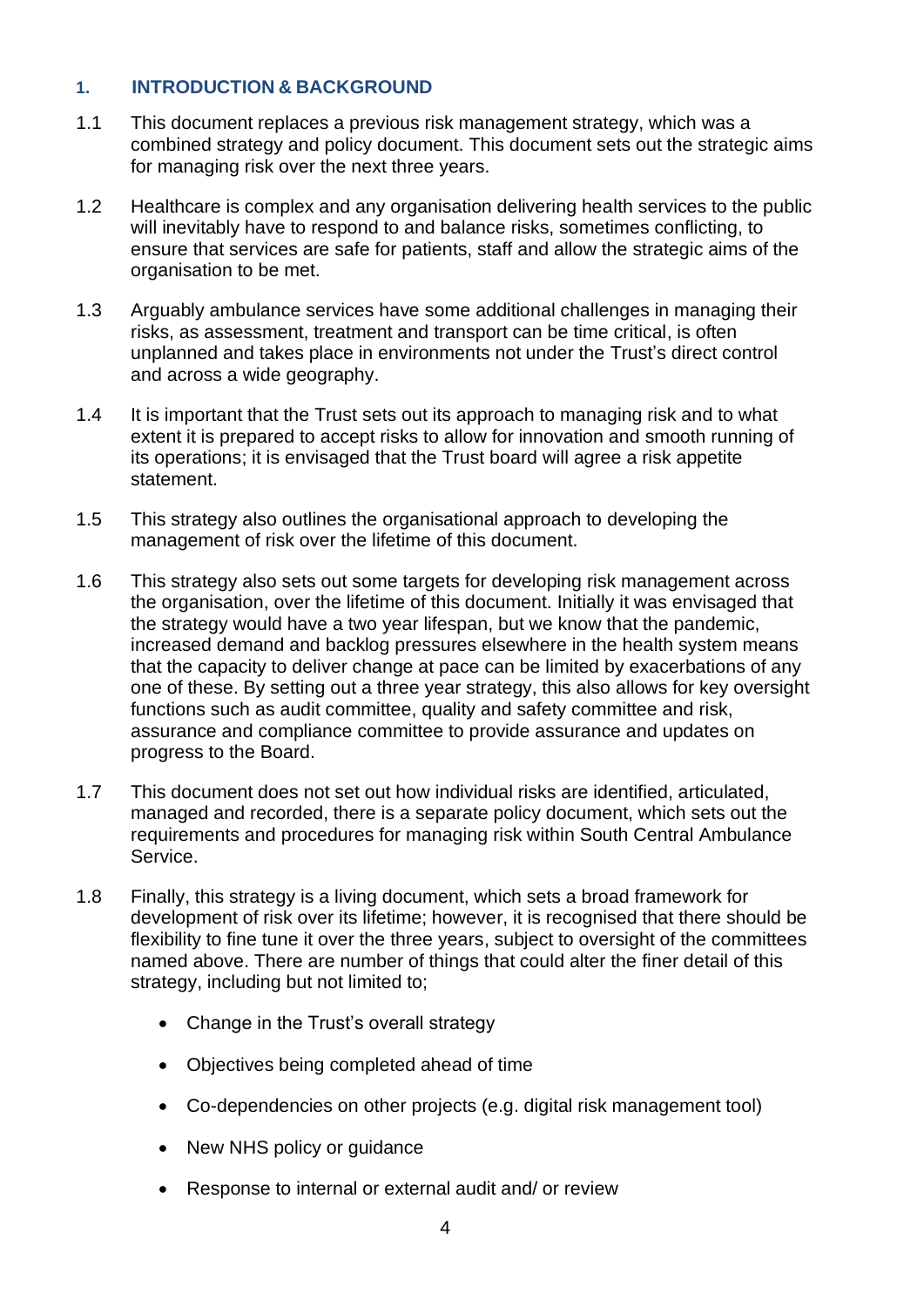## **2. OVERARCHING AIMS OF THE STRATEGY**

- 2.1 This document is a dedicated strategy that looks at the development of risk management in South Central Ambulance Service. The strategy supports the three main arms of risk management; Incident Reporting, Risk Assessment and Identifying and Managing risks (through the risk registers). It sets out the next steps the Trust wishes to take in an ongoing journey to refine its approach to risk management. The key aims of this strategy are to;
	- Improve risk literacy across the organisation, from identifying, articulating and recording risk.
	- Increase the overall awareness and skills in risk management for all staff who are responsible for reporting, managing or assuring risk activities.
	- Ensure that there is a well understood route for risk to be recognised, managed and escalated from the 'floor to the board'.
	- Implement a robust and resilient system for recording risks, their impact and to facilitate escalation.
	- Allow for similar risks in different parts of the organisation to be recognised and understood so that an organisational approach to managing them can be undertaken (including, but not limited to changes in systems, process or policy)
	- Ensure that, where applicable, all of the required risk assessments are carried out and reviewed; and that appropriate control measures are in place to protect staff and patients and others affected by the work of the Trust.
	- Ensure that all managers and staff report incidents and concerns using the Trust's incident reporting system.

#### **3. LANGUAGE OF RISK**

- 3.1 Risk management is an integral part of the work that staff across the organisation do, though many may not recognise it as such. The term 'risk management' can seem remote and not relevant to some roles, though the reality is that staff will take steps, perhaps unconsciously to identify and reduce risk whilst they work every day. Sometimes there is confusion between a live issue (something that is happening now) and the risk, it also not always clear what the final impact is and the scale of it and who is going to be affected by it.
- 3.2 This strategy will seek to make the language of 'risk' more accessible to staff and introduce a common approach to articulating risk that sets out the event(s) or issue(s) that might occur, how likely it is that they might happen, what will happen if they do and who/ what is affected .
- 3.3 It is also important that the Trust has an agreed method of assessing and scoring the identified risk that is understood by all and informs decision making, including allocation of resource when comparing risks.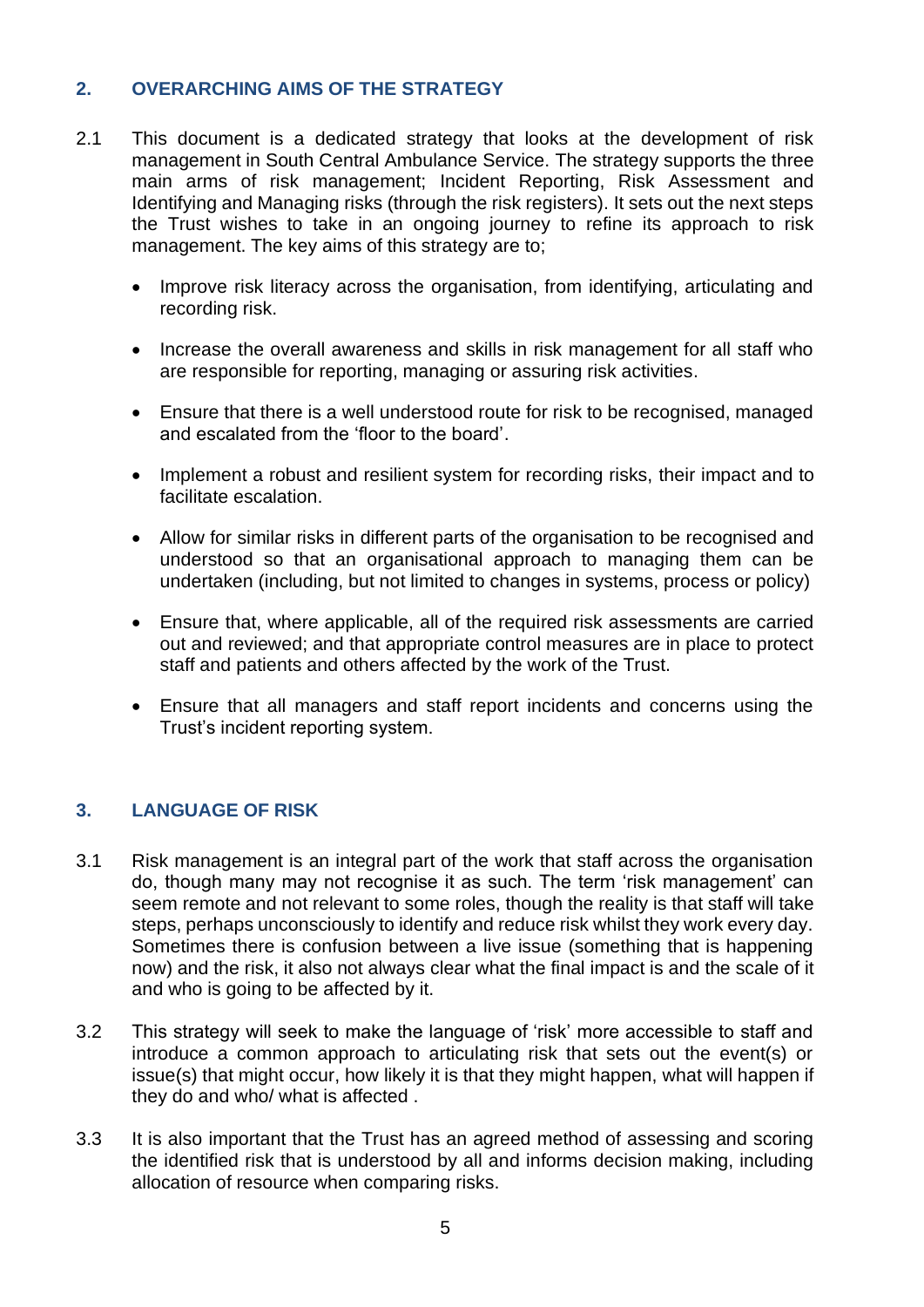3.4 By supporting staff, across the organisation to understand what risks are and how to describe and score them, it should be easier to gain support across the organisation to address and mitigate against them.

## **4. RISK REGISTERS**

- 4.1 The recording of recognised risks and their management is an essential part of evidencing the Trust has an effective and proportionate response to them.
- 4.2 Work done with different teams through 2020 and in to 2021 has identified that there are variations in understanding of risk registers, with a minority seeing them as either an additional administrative burden or a method of abdicating risk upwards in the organisation; whilst many see the value of recording risks, a number of risk registers are less focused on detailing the mitigations and documenting reviews on their progress.
- 4.3 The strategy will help managers and staff groups understand the key purposes of maintaining an up to date risk register, namely to;
	- Articulate the risks being managed by a department/ group
	- Show clearly the impact of risks and how likely they are to happen
	- Help directorates and groups prioritise their focus and resources
	- Identify who is responsible for managing the risk
	- Document the mitigations being taken to reduce the impact and/ or likelihood of the risk
	- Evidence the effectiveness of risk management and provide assurance to internal and external stakeholders
	- Allow risks to be aggregated and/ or escalated through the organisation as necessary
- 4.4 The strategy will take a four pronged approach to improving the content and use of risk registers; Standard entry template on the digital tool, Education packages for agreed staff groups, Coaching and support from the Clinical Directorate and finally reporting on management of the risk registers against agreed standards.

## **5. ESCALATION AND SCRUTINY OF RISK**

- 5.1 An essential part of risk management in any organisation is for senior mangers and the Board to be aware of key risks and for them to be assured they are being addressed, with sufficient challenge back to managers and directors to be satisfied the Trust is managing its risks appropriately and in line with is constitution.
- 5.2 An outcome of this strategy is to develop a clear 'hierarchy' of where risks are reviewed and where they are scrutinised, for example the corporate risk register is scrutinised by the Executive Directors in the Risk, Assurance and Compliance Committee, but the Non-Executive Directors provide scrutiny through board meetings.

## **6. APPETITE FOR RISK**

6.1 Whilst it is true to say that the Trust will generally reduce risk so far as possible, it is not the case that all risks can be continually lowered and sometimes it is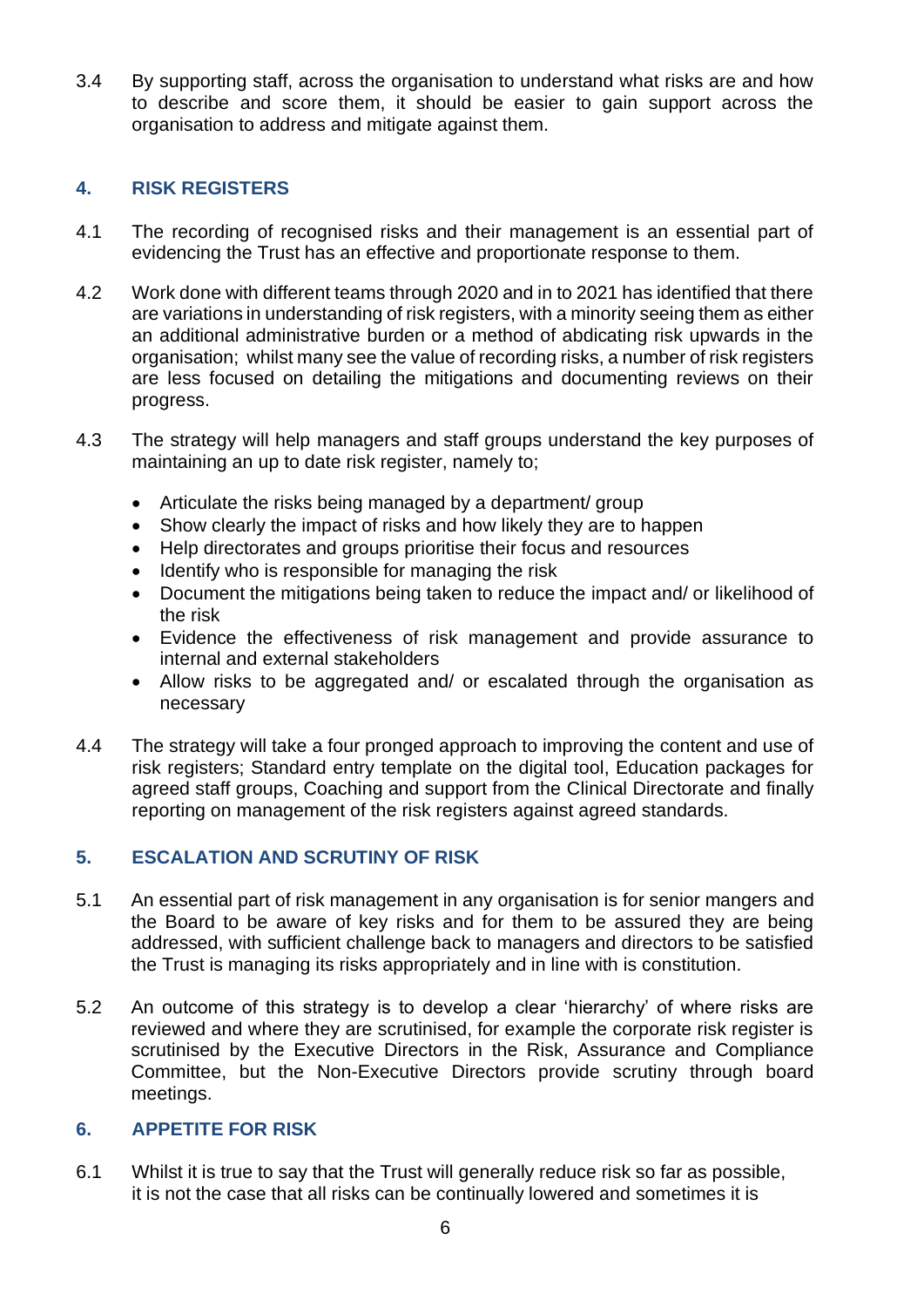desirable to have a higher tolerance for some types of risk. To meet the core Trust value of innovation for example, there might be some considered onvestment risk in setting up a new service or way of working that is yet unproven, but has good potential for improving patient care or reducing demand.

- 6.2 Risk scoring systems (based on a calculation of the impact and likelihood of a risk crystallising) are useful and can help those managing risks to prioritise resources and workstreams, but they can be crude. You can have a risk with a very low impact, but a greater chance of occurring that scores as high as something which although less likely to occur would have a catastrophic outcome; it stands to reason that you might want to invest resources (time, people, money) to avoid a very high impact risk because the consequences for individuals or the organisation are so much more extreme. Therefore, it is important to have some guidance to inform discussion and decision making.
- 6.3 The board have indicated their desire to have both a risk appetite statement and a framework to help those managing risk and this forms an integral part of the strategy.

## **7. TRAINING AND DEVELOPMENT**

- 7.1 Understanding the training and education need across the organisation and the support required in implementing it is an important part of delivering any strategy. There are four parts to the addressing the training and development needs for this strategy;
	- Continue existing training, including incident reporting (e.g. through induction), risk assessment for managers and staff.
	- Carrying out a simple gap analysis across different staff groups and agree development needs with senior managers/ directors.
	- Review existing education packages, including risk assessment training
	- Identify any additional training and/ or education that can be delivered as part of other programmes (such as the roll out of the digital risk management tool, which is likely to be part of a larger package of 'modules' such as incident reporting).
	- Working with education colleagues to develop training packages to meet the remaining needs and agree method of delivery.
	- Ongoing support from the risk managers.

# **8 STRATEGY TIMELINE AND OUTPUTS**

- 8.1 Year One (2021 -2022)
	- Continue existing training arrangements
	- Agree all departments and groups who should have a risk register
	- Agree with directorate leads the reporting and scrutiny structure for risk registers
	- Work with the Director of Patient Care & Transformation to agree the platform for a digital system to host the risk registers
	- Consult on and agree on Trust wide risk scoring system
	- Consult on and agree whether risks and issues should be monitored through